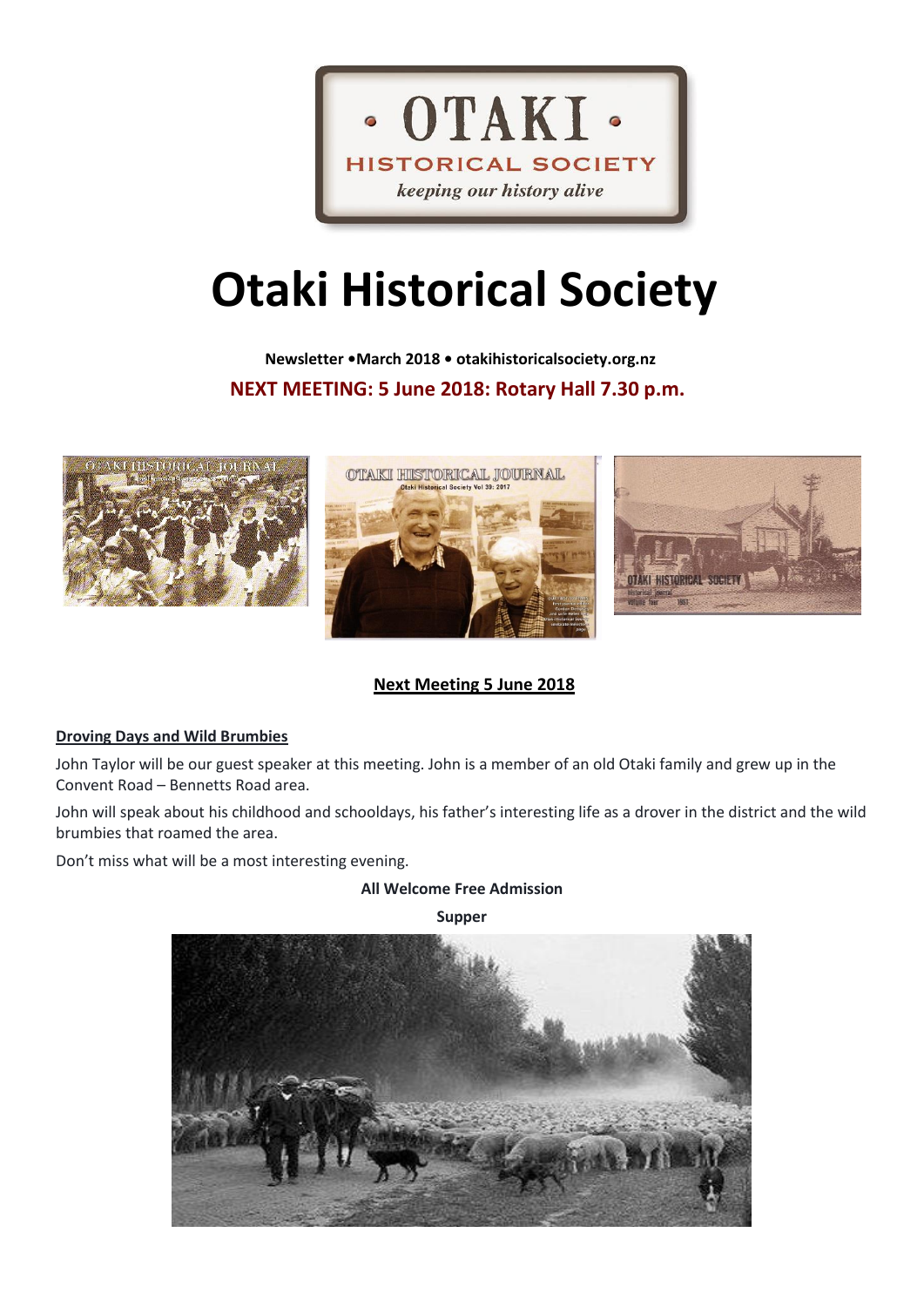## **Last Meeting**

The speaker at our April public meeting was committee member Ian Cooksley. Always a very popular speaker Ian spoke firstly about his entry into the Forest Service at aged 16. After transitioning to the Conservation Department, he was involved in a long- term project that saw bridges built on conservation land throughout the country.

He used a map to detail the sites from Stewart Island to Thames he had worked on whilst constructing these bridges, some of which were large and others only smaller footbridges. Ian kept the audience amused with anecdotes from the time when health and safety restrictions were not a major consideration. This very interesting presentation was followed with questions for Ian and supper.

## **OHS Committee Update**

- The series of interviews with Coast Access Radio discussing OHS and local history in general is continuing this year. We were thrilled to have Otaki identities **Eric King** and **Heather Watson** contributing to these sessions. As earlier reported these interviews are part of Coast Access Radio's 'Conversations' segment which is broadcast on 104.7 FM on Saturday mornings at 9 am. These sessions are held monthly. If you miss the radio programme, you can listen to it online. Go t[o http://coastaccessradio.org.nz/](http://coastaccessradio.org.nz/) and follow the instructions on the home page.
- We continue to receive requests for journals, information, advice and photographs from genealogists, historians and people interested in Otaki's history.
- The committee is currently reviewing our policies and procedures to ensure they meet current requirements. e.g Privacy Act, Copyright etc. We have also met with the museum to confirm the arrangements we have with them in relation to the collections housed at the museum, our room rental etc.

## **Other Updates**

## **OHS Journals**

The 2017 journal continues to sell well. Discussions and research are underway in preparation for the next issue. **Purchase of previous Journals**

The society has a number of past journals available for sale at varying prices (from \$5). Please contact us to confirm the availability and cost of any of these journals you are interested in.

**Note:** Digitised copies of out of print journals and/or articles can be purchased from the society. Contact us for costs and further details[: otakihistoricalsociety@yahoo.com](mailto:otakihistoricalsociety@yahoo.com)

## **OHS Website and Index**

The updated 1978 -2017 index is now available on the website. [www.otakihistoricalsociety.org.nz](http://www.otakihistoricalsociety.org.nz/) The index is a valuable tool for researchers and members seeking information relating to the content of our 39 journals. Use the index to see if your interest (or family) are mentioned. If you find relevant information, refer to your journals or contact the society.

#### **Upcoming Events**

Public Meeting**: June 5th 2018. Droving Days and Wild Brumbies** Public Meeting: **Aug 7th 2018. AGM and Guest Speaker (TBC)**

#### **Museum**

The Fire Brigade centennial exhibition continues to attract large numbers of visitors. It is an enthralling exhibition and should not be missed, (please note that it will close on June 30). The celebrations being held during Queens Birthday weekend will no doubt see many more visitors attend.

#### **Reminder**

The society warmly welcomes:

- Ideas and articles for future journals.
- Photographs, manuscripts and documents etc. relating to the history of Otaki and its surrounds.
- New members.

Contact us at[: otakihistoricalsociety@yahoo.com](mailto:otakihistoricalsociety@yahoo.com)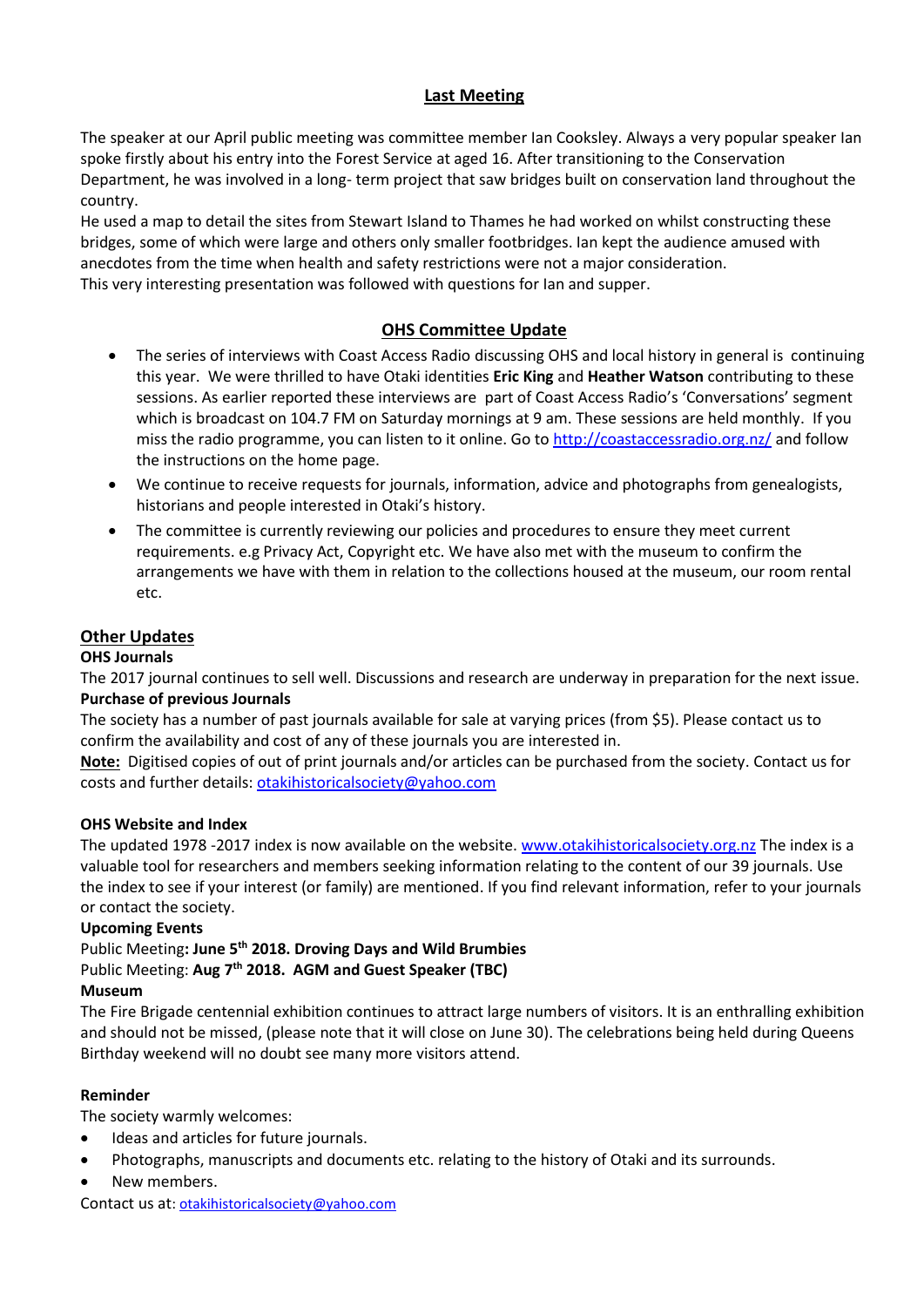|      | Historical Otaki related snippets from the press: June-July                                                                                                                                                                                                                                                                                                                                                                                                                                                                                                                                                                                                                                                                                                  | <b>Courtesy Papers Past et al</b> |
|------|--------------------------------------------------------------------------------------------------------------------------------------------------------------------------------------------------------------------------------------------------------------------------------------------------------------------------------------------------------------------------------------------------------------------------------------------------------------------------------------------------------------------------------------------------------------------------------------------------------------------------------------------------------------------------------------------------------------------------------------------------------------|-----------------------------------|
| 1858 | A traveler wrote to the Wellington Independent complaining that<br>he was forced by the Maori people to pay half-a-crown to use the<br>bridges on the road leading to the hotel.<br>A lengthy (and at times amusing) article described the<br>electioneering parties that had visited Otaki in recent weeks.<br>Claims of bribery of the Maori voters was levelled at Mr. A St Hill,<br>agent for his brother Mr. H St Hill.<br>Article can be found at:<br>https://paperspast.natlib.govt.nz/newspapers/WI18580703.2.18?end<br>date=03-07-1858&phrase=0&query=otaki&start_date=03-07-<br>1858&title=WI                                                                                                                                                      |                                   |
| 1878 | In accordance with the Education Board's calling of a meeting to<br>$\bullet$<br>elect a school committee the settlers assembled at the courthouse<br>on 24 June. Owing to the wildness of the night only a few<br>householders mustered, and those few objected to the meeting<br>being held in such an antiquated building, which threatened to<br>collapse under the violent gale blowing!! Consequently, an<br>adjournment was made to Mr Langley's accommodation house.<br>Early settlers who were in attendance included Messrs. A J<br>Hadfield, W H Simcox, J McWilliams, C J Hewson, F Bright, W Small<br>and J A Knocks.                                                                                                                           |                                   |
|      | The Government suspended Mr James Booth, R.M. and land<br>purchase commissioner for improper dealings in 'native' lands near<br>Otaki, for the benefit of his brother, whose services as land<br>purchase commissioner in this neighborhood were recently<br>dispensed with. It was found that he had accrued a block of 480<br>acres and another of 1600 acres near Otaki to the loss of the<br>Government. A royal commission was appointed to investigate.                                                                                                                                                                                                                                                                                                | Otaki School 1920<br>Jas Bootl    |
| 1908 | Three parents were charged by the truant inspector with not<br>$\bullet$<br>sending children to school.<br>Mr. and Mrs. James Cootes celebrated their golden wedding.                                                                                                                                                                                                                                                                                                                                                                                                                                                                                                                                                                                        |                                   |
| 1918 | There was a fair attendance present to see the first practice of the<br>newly formed Otaki volunteer fire brigade under Captain Bassett.<br>The members were given bucket instruction, while the handpumps<br>were used for the first time. Buckets of water were passed one to<br>the other in the darkness in 'good style'. Once the baths were full,<br>the handpumps copiously threw to the top of a two-storied<br>building. The pumps proved satisfactory and promise to be a great<br>acquisition in case of an outbreak of fire.                                                                                                                                                                                                                     | <b>Otaki Fire Station Today</b>   |
| 1928 | An electric fire siren was tested in Otaki and could be heard two<br>miles distant.<br>A motor van owned by Charles Cooksley was burned through the<br>engine backfiring.<br>Mr. Jeff Eagar, (91 years of age) Otaki's oldest resident who has<br>$\bullet$<br>lived in Otaki for over seventy years, left to take up residence at<br>the Home of Compassion in Wellington.<br>Mrs. Sophia Fogden died from injuries sustained in an accident.<br>$\bullet$<br>She was struck by a car when crossing the street opposite the<br>theatre.<br>Mrs. F.M. Simcox died aged 84 years.<br>See following for obituary:<br>https://paperspast.natlib.govt.nz/newspapers/HC19280613.2.48?end date=<br>15-06-1928&phrase=0&query=simcox&start_date=13-06-1928&title=HC | <b>Mr. and Mrs. Simcox</b>        |